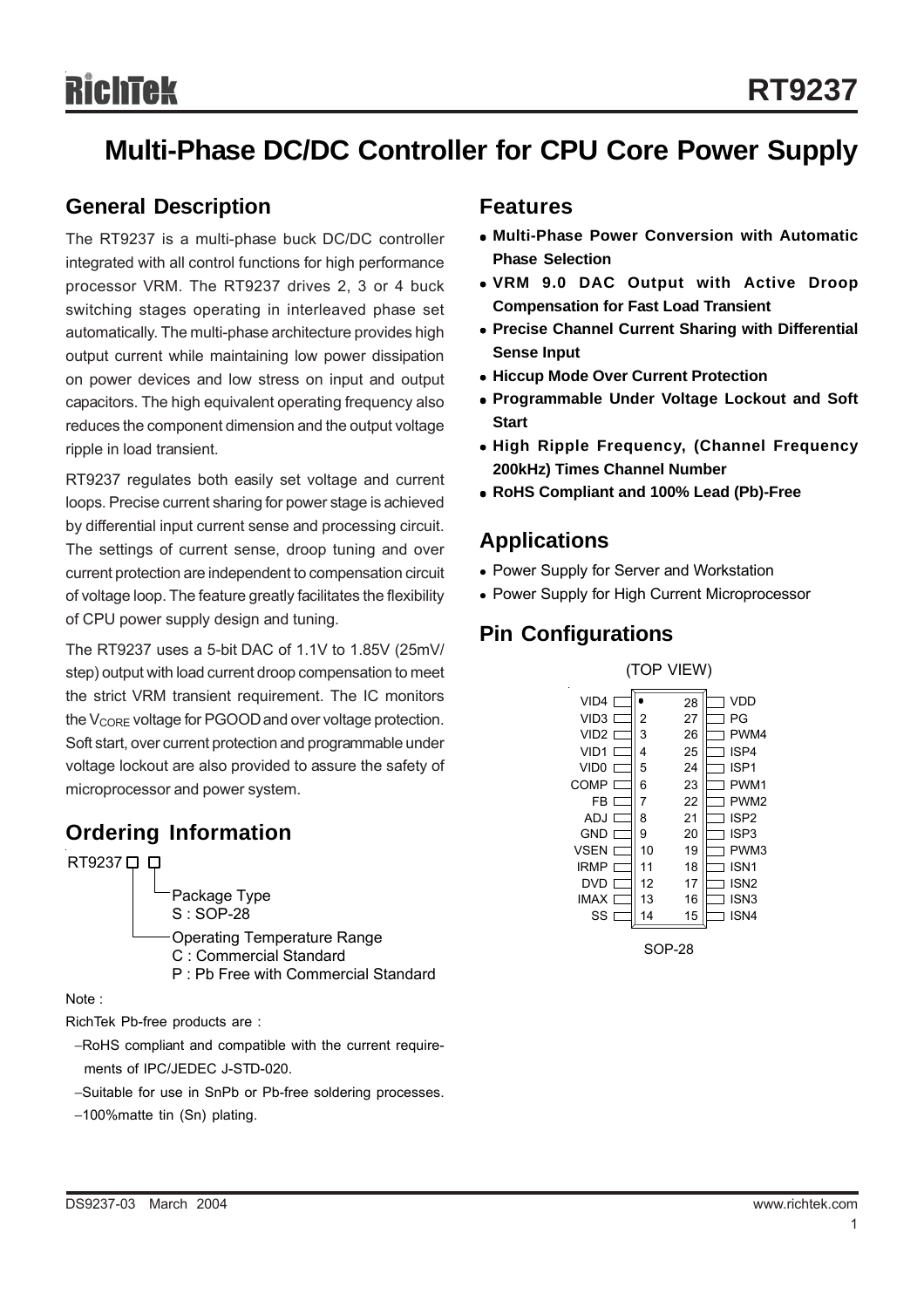## **Absolute Maximum Ratings**

| • Power Dissipation, $P_D @ T_A = 25^{\circ}C$ |  |
|------------------------------------------------|--|
|                                                |  |
| • Package Thermal Resistance                   |  |
|                                                |  |
|                                                |  |

## **Electrical Characteristics**

| ( $V_{DD}$ = 5V, GND = 0V, T <sub>A</sub> = 25°C, unless otherwise specified) |  |  |  |  |  |
|-------------------------------------------------------------------------------|--|--|--|--|--|
|-------------------------------------------------------------------------------|--|--|--|--|--|

| <b>Parameter</b>                       | Symbol          | <b>Test Conditions</b> | Min            | <b>Typ</b> | <b>Max</b>     | <b>Units</b>  |  |  |  |
|----------------------------------------|-----------------|------------------------|----------------|------------|----------------|---------------|--|--|--|
| <b>V<sub>DD</sub></b> Supply Current   |                 |                        |                |            |                |               |  |  |  |
| Nominal Supply Current                 | l <sub>DD</sub> | PWM 1,2,3,4 Open       | --             | 5          | 12             | mA            |  |  |  |
| <b>Power-On Reset</b>                  |                 |                        |                |            |                |               |  |  |  |
| V <sub>DD</sub> Rising Threshold       |                 |                        | 4.2            | 4.35       | 4.6            | V             |  |  |  |
| V <sub>DD</sub> Falling Threshold      |                 |                        | $\overline{a}$ | 3.85       | $-$            | V             |  |  |  |
| Hysteresis                             |                 |                        | 0.2            | 0.6        | --             | V             |  |  |  |
| V <sub>DVD</sub> Rising Trip Threshold |                 |                        | 1.19           | 1.25       | 1.31           | V             |  |  |  |
| <b>Oscillator</b>                      |                 |                        |                |            |                |               |  |  |  |
| Frequency                              |                 | For each phase         | 170            | 200        | 230            | kHz           |  |  |  |
| Ramp Amplitude                         | $\Delta V$ OSC  | $R_{IRMP} = 56k\Omega$ | --             | 1          | $-$            | V             |  |  |  |
| Ramp Valley                            |                 |                        | 1.0            | 1.3        | --             | V             |  |  |  |
| Maximum On Time of Each Channel        |                 |                        | 70             | 75         | 80             | %             |  |  |  |
| <b>IRMP Pin Voltage</b>                |                 | $R_{IRMP} = 56k\Omega$ | 0.95           | 1          | 1.05           | V             |  |  |  |
| <b>Reference and DAC</b>               |                 |                        |                |            |                |               |  |  |  |
| <b>DACOUT Voltage Accuracy</b>         |                 |                        | $-1.0$         | $-$        | $+1.0$         | $\frac{0}{0}$ |  |  |  |
| DAC (VID0-VID4) Input Low Voltage      |                 |                        | --             | --         | 0.8            | $\vee$        |  |  |  |
| DAC (VID0-VID4) Input High Voltage     |                 |                        | 2.0            | --         |                | V             |  |  |  |
| DAC (VID0-VID4) Bias Current           |                 |                        | 20             | 28         | 36             | μA            |  |  |  |
| <b>PWM Controller Error Amplifier</b>  |                 |                        |                |            |                |               |  |  |  |
| DC Gain                                |                 |                        | $-$            | 85         | $\overline{a}$ | DB            |  |  |  |
| <b>Bandwidth</b>                       |                 |                        | --             | 10         | $\overline{a}$ | <b>MHz</b>    |  |  |  |
| <b>Slew Rate</b>                       |                 | $C_L = 10pF$           | --             | 5          | --             | $V/\mu s$     |  |  |  |

*To be continued* 

2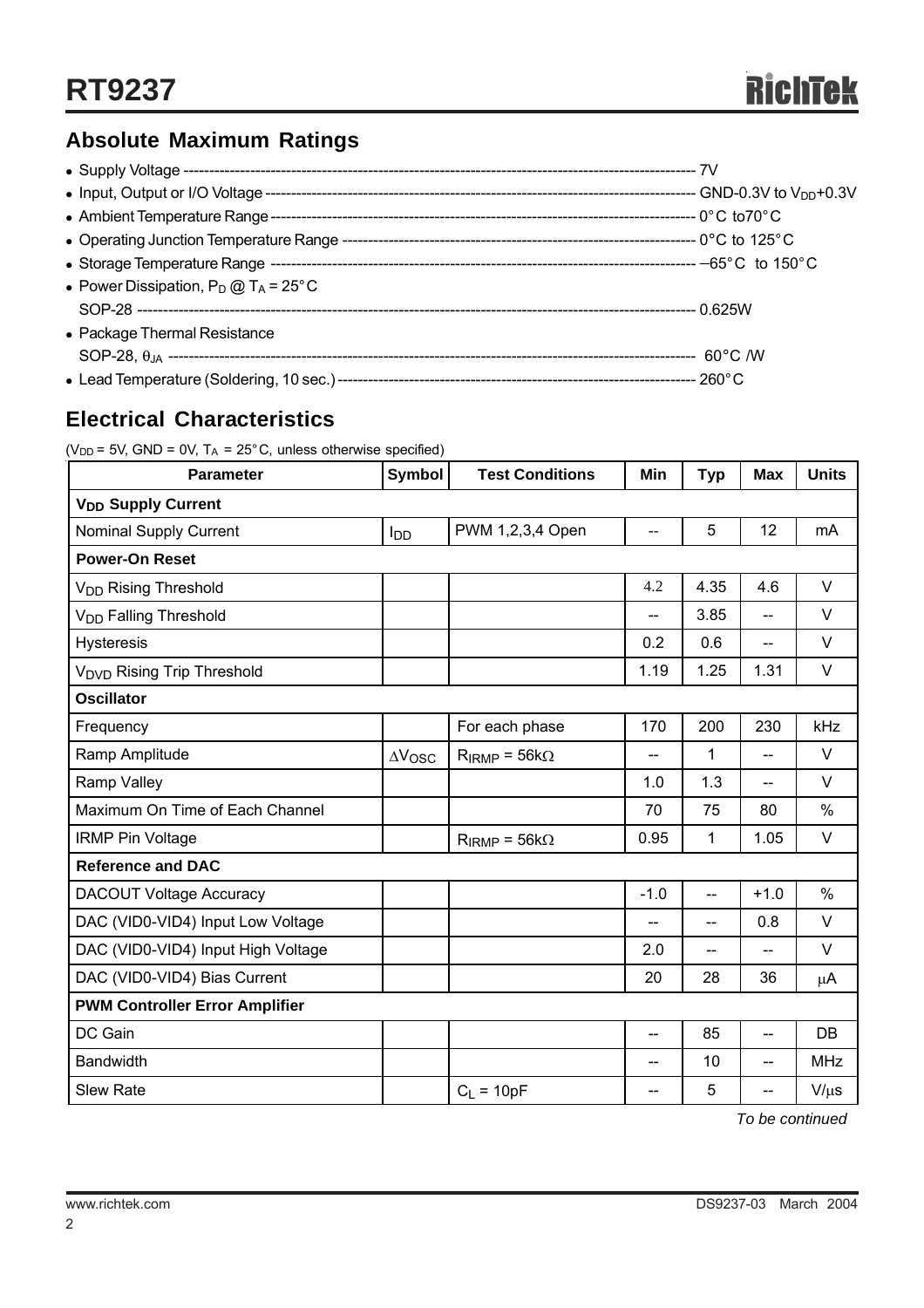## **RichTek**

| <b>Parameter</b>                      | <b>Symbol</b> | <b>Test Conditions</b> | Min  | <b>Typ</b> | <b>Max</b> | <b>Units</b> |  |  |
|---------------------------------------|---------------|------------------------|------|------------|------------|--------------|--|--|
| <b>Current Sense GM Amplifier</b>     |               |                        |      |            |            |              |  |  |
| ISP 1,2,3,4 Full Scale Source Current |               |                        | 10   | 18         | 26         | μA           |  |  |
| ISP 1,2,3,4 Current for OCP           |               |                        | 80   | 95         | 110        | $\mu$ A      |  |  |
| <b>Protection</b>                     |               |                        |      |            |            |              |  |  |
| <b>IMAX Voltage</b>                   |               | $RIMAX = 15k$          | 0.55 | 0.6        | 0.65       | V            |  |  |
| <b>SS Current</b>                     |               | $VSS = 1V$             | 8    | 13         | 18         | μA           |  |  |
| Over-Voltage Trip (VSEN/DACOUT)       |               |                        | 118  | 122        | 126        | %            |  |  |
| <b>Power Good</b>                     |               |                        |      |            |            |              |  |  |
| Upper Threshold (VSEN/DACOUT)         |               | <b>VSEN Rising</b>     | 106  | 110        | 114        | $\%$         |  |  |
| Lower Threshold (VSEN/DACOUT)         |               | <b>VSEN Rising</b>     | 86   | 92         | 94         | $\%$         |  |  |

## **Function Block Diagram**

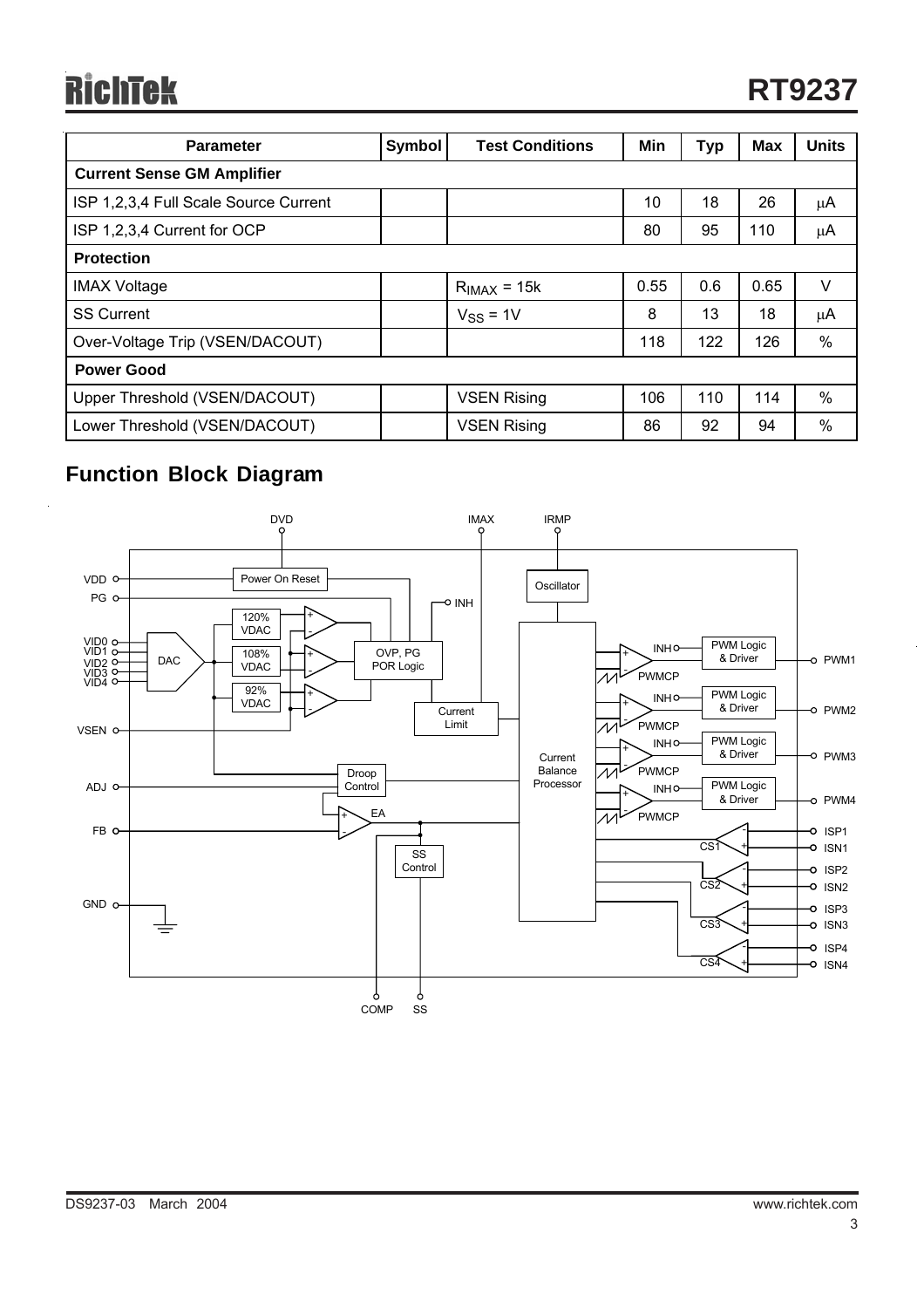| <b>Pin Name</b> |                  |                  |                  |                  |                                      |
|-----------------|------------------|------------------|------------------|------------------|--------------------------------------|
| VID4            | VID <sub>3</sub> | VID <sub>2</sub> | VID1             | VID <sub>0</sub> | <b>Nominal Output Voltage DACOUT</b> |
| 1               | 1                | 1                | 1                | $\mathbf{1}$     | Off                                  |
| $\mathbf 1$     | 1                | 1                | $\mathbf 1$      | $\mathbf 0$      | 1.100V                               |
| $\mathbf 1$     | 1                | 1                | $\mathbf 0$      | $\mathbf{1}$     | 1.125V                               |
| $\mathbf 1$     | 1                | 1                | $\pmb{0}$        | $\mathbf 0$      | 1.150V                               |
| $\mathbf 1$     | 1                | $\mathbf 0$      | $\mathbf 1$      | $\mathbf{1}$     | 1.175V                               |
| $\mathbf 1$     | 1                | $\pmb{0}$        | $\mathbf 1$      | $\pmb{0}$        | 1.200V                               |
| $\mathbf 1$     | 1                | $\mathbf 0$      | $\mathbf 0$      | $\mathbf{1}$     | 1.225V                               |
| $\mathbf 1$     | 1                | $\pmb{0}$        | $\pmb{0}$        | $\pmb{0}$        | 1.250V                               |
| $\mathbf 1$     | $\mathbf 0$      | 1                | $\mathbf 1$      | $\overline{1}$   | 1.275V                               |
| $\mathbf 1$     | $\mathbf 0$      | 1                | $\mathbf 1$      | $\pmb{0}$        | 1.300V                               |
| $\mathbf 1$     | $\mathbf 0$      | 1                | $\mathbf 0$      | $\overline{1}$   | 1.325V                               |
| $\mathbf 1$     | $\mathbf 0$      | 1                | $\pmb{0}$        | $\pmb{0}$        | 1.350V                               |
| $\mathbf 1$     | $\mathbf 0$      | $\mathbf 0$      | $\mathbf 1$      | $\mathbf{1}$     | 1.375V                               |
| $\mathbf 1$     | $\mathbf 0$      | $\pmb{0}$        | $\mathbf 1$      | $\pmb{0}$        | 1.400V                               |
| $\mathbf 1$     | $\mathbf 0$      | $\mathbf 0$      | $\mathbf 0$      | $\overline{1}$   | 1.425V                               |
| $\mathbf 1$     | $\mathbf 0$      | $\boldsymbol{0}$ | $\pmb{0}$        | $\pmb{0}$        | 1.450V                               |
| $\pmb{0}$       | 1                | 1                | $\mathbf 1$      | $\overline{1}$   | 1.475V                               |
| $\pmb{0}$       | 1                | 1                | $\mathbf 1$      | $\pmb{0}$        | 1.500V                               |
| $\pmb{0}$       | 1                | 1                | $\mathbf 0$      | 1                | 1.525V                               |
| $\pmb{0}$       | 1                | 1                | $\pmb{0}$        | $\pmb{0}$        | 1.550V                               |
| $\pmb{0}$       | 1                | $\mathbf 0$      | $\mathbf 1$      | $\mathbf{1}$     | 1.575V                               |
| $\pmb{0}$       | 1                | $\pmb{0}$        | $\mathbf 1$      | $\pmb{0}$        | 1.600V                               |
| $\pmb{0}$       | 1                | $\pmb{0}$        | $\pmb{0}$        | $\mathbf 1$      | 1.625V                               |
| $\mathbf 0$     | 1                | $\mathbf 0$      | $\boldsymbol{0}$ | $\pmb{0}$        | 1.650V                               |
| $\pmb{0}$       | $\mathbf 0$      | 1                | $\mathbf 1$      | $\mathbf{1}$     | 1.675V                               |
| $\pmb{0}$       | $\mathsf 0$      | 1                | $\mathbf 1$      | $\mathbf 0$      | 1.700V                               |
| $\pmb{0}$       | $\mathbf 0$      | 1                | $\pmb{0}$        | $\mathbf{1}$     | 1.725V                               |
| $\pmb{0}$       | $\mathbf 0$      | 1                | $\mathbf 0$      | $\mathbf 0$      | 1.750V                               |
| $\pmb{0}$       | $\mathbf 0$      | $\mathbf 0$      | $\mathbf 1$      | $\mathbf{1}$     | 1.775V                               |
| $\pmb{0}$       | $\mathbf 0$      | $\mathbf 0$      | $\mathbf 1$      | $\mathbf 0$      | 1.800V                               |
| $\pmb{0}$       | $\mathbf 0$      | $\mathbf 0$      | $\mathbf 0$      | $\mathbf{1}$     | 1.825V                               |
| $\pmb{0}$       | $\pmb{0}$        | $\pmb{0}$        | $\pmb{0}$        | $\boldsymbol{0}$ | 1.850V                               |

**Table 1 Output Voltage Program** 

**Note:** (1) 0:Connected to GND (2) 1:Open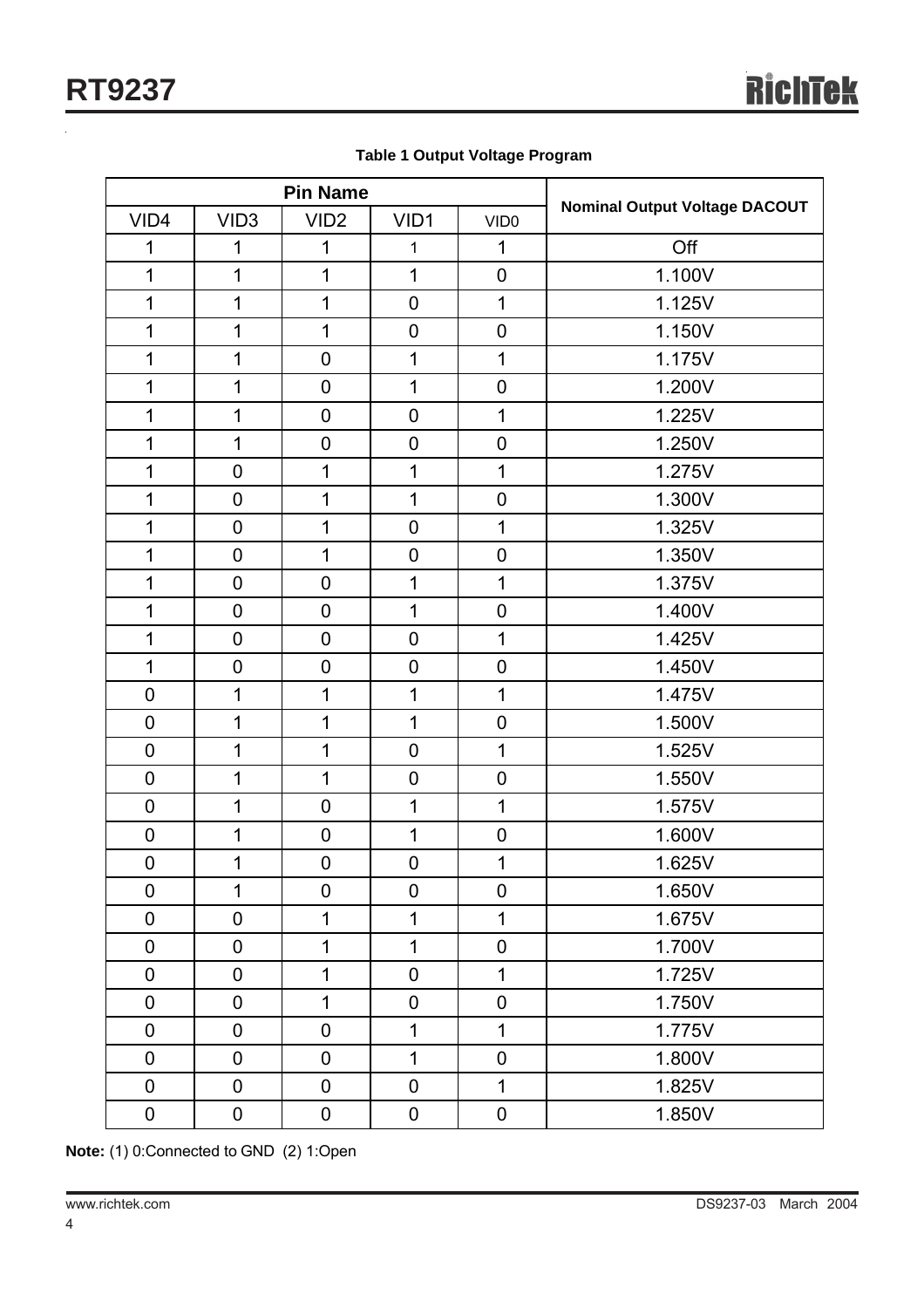## **Typical Application Circuit**

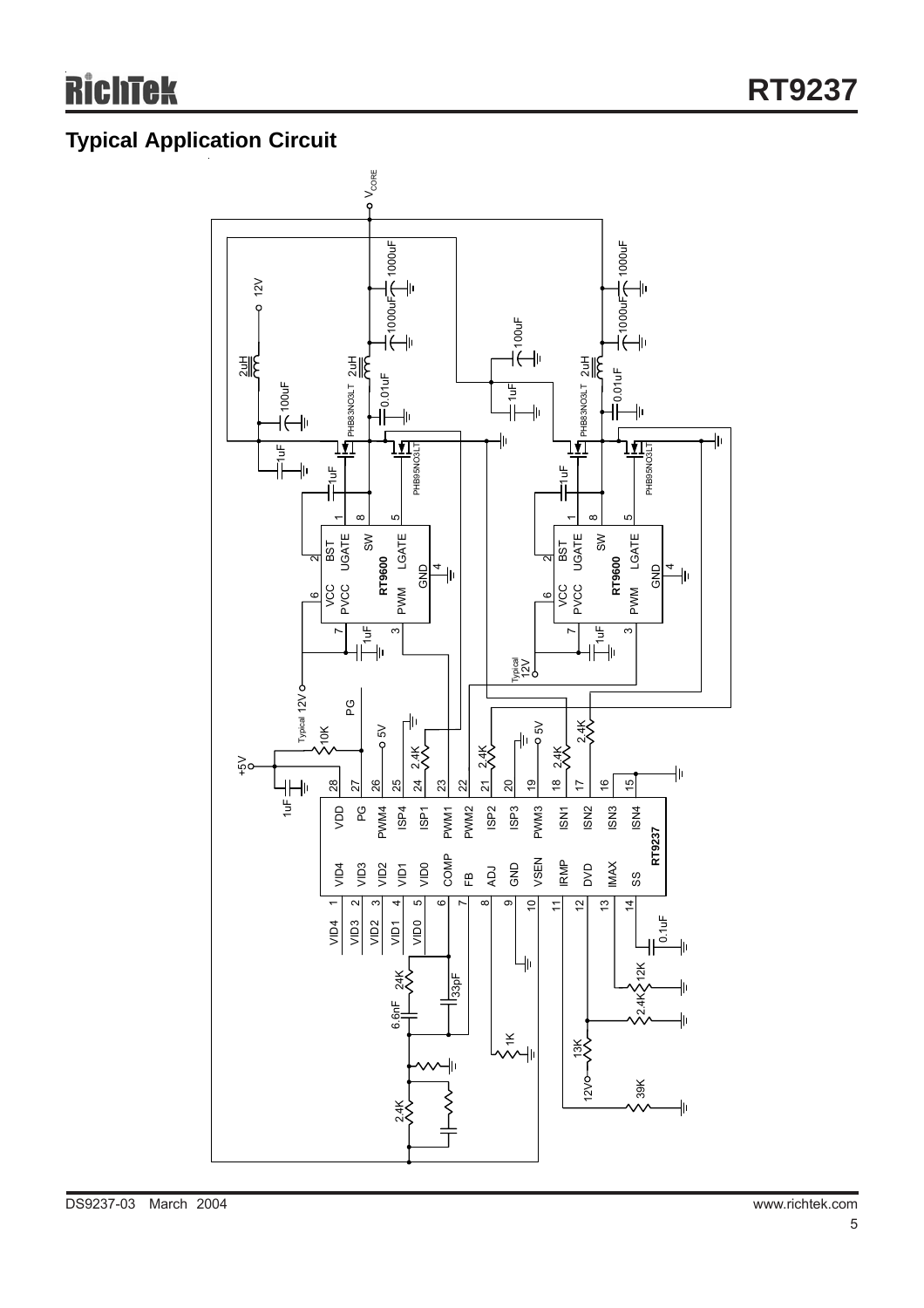## **Functional Pin Description**

#### **VID4, VID3, VID2, VID1 and VID0 (Pin1,2,3,4,5)**

DAC voltage identification inputs for VRM9.0. These pins are TTL-compatible and internally pulled to VDD if left open.

#### **COMP (Pin 6)**

Output of the error amplifier and input of the PWM comparator.

#### **FB (Pin 7)**

Inverting input of the internal error amplifier.

#### **ADJ (Pin 8)**

Current sense output for active droop adjust. Connect a resistor from this pin to GND to set the amount of load droop.

#### **GND (Pin 9)**

Ground for the IC.

#### **VSEN (Pin 10)**

Power good and over voltage monitor input. Connect to the microprocessor-CORE voltage.

#### **IRMP (Pin 11)**

PWM ramp amplitude set by external resistor. Ramp amplitude =  $1V \times (R$  [IRMP]/56KΩ )

#### **DVD (Pin 12)**

Programmable power UVLO detection input. Trip threshold =  $1.25V$  at  $V(DVD)$  rising

#### **IMAX (Pin 13)**

Over current protection amplitude set.

#### **SS (Pin 14)**

Connect this SS pin to GND with a capacitor to set the start time interval. Pull this pin below 1V(ramp valley of saw-tooth wave in pulse width modulator) to shutdown the converter output.

#### **ISEN1 (Pin 18), ISEN2 (Pin 17), ISEN3 (Pin 16) and ISEN4 (Pin 15)**

Current sense inputs from the individual converter channel's sense component GND nodes.

#### **ISP1 (Pin 24), ISP2 (Pin 21), ISP3 (Pin 20) and ISP4 (Pin 25)**

Current sense inputs for individual converter channels. Tie this pin to the component sense node.

#### **PWM1 (Pin 23), PWM2 (Pin 22), PWM3 (Pin 19) and PWM4 (Pin 26)**

PWM outputs for each driven channel. Connect these pins to the PWM input of the MOSFET driver. For systems which use 3 channels, connect PWM4 high. Two channel systems connect PWM3 and PWM4 high.

#### **PG (Pin 27)**

Power good open-drain output.

#### **VDD (Pin 28)**

IC power supply. Connect this pin to a 5V supply.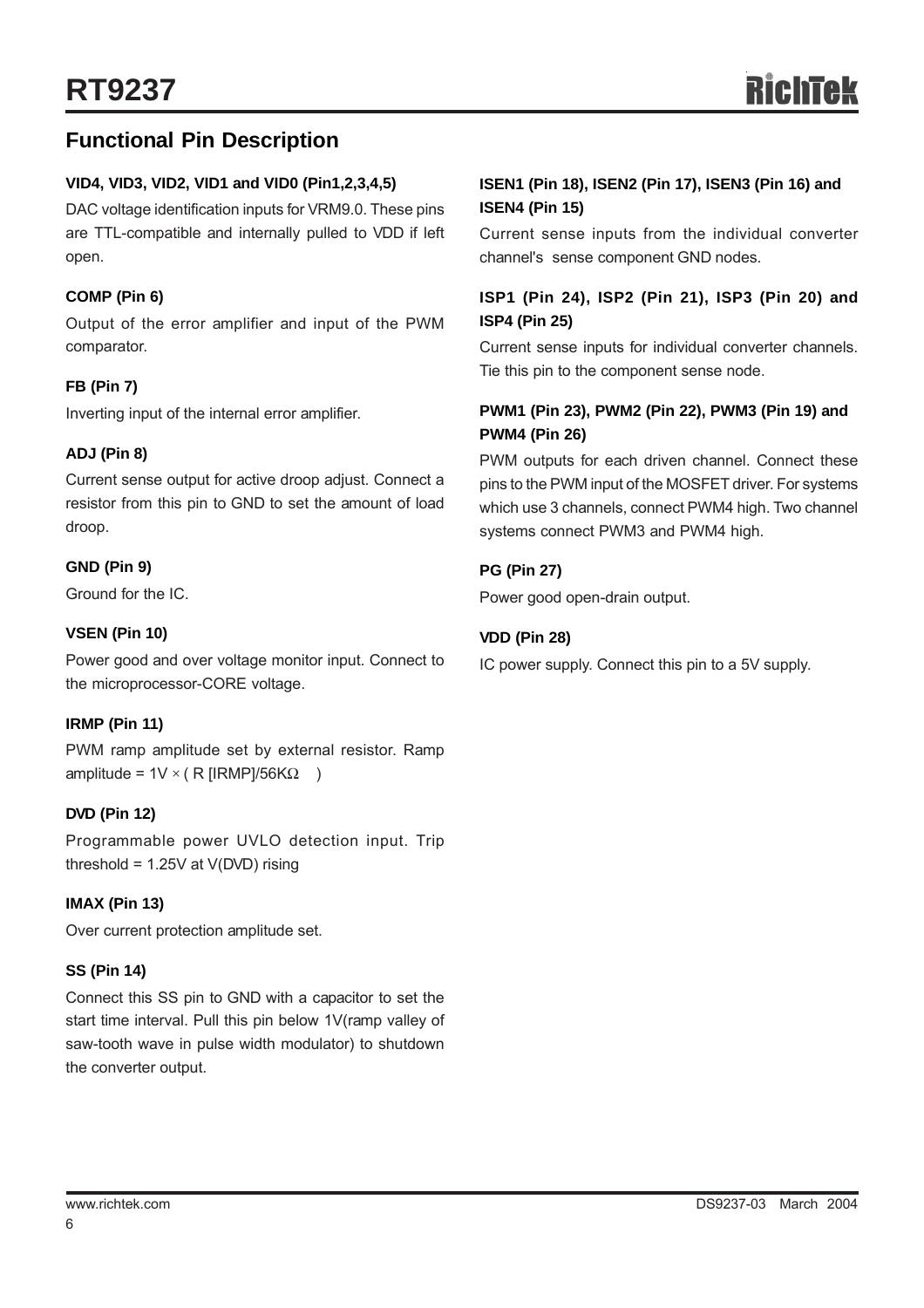## **Simplified Block Diagram Control Loops for a Two Phase Converter**

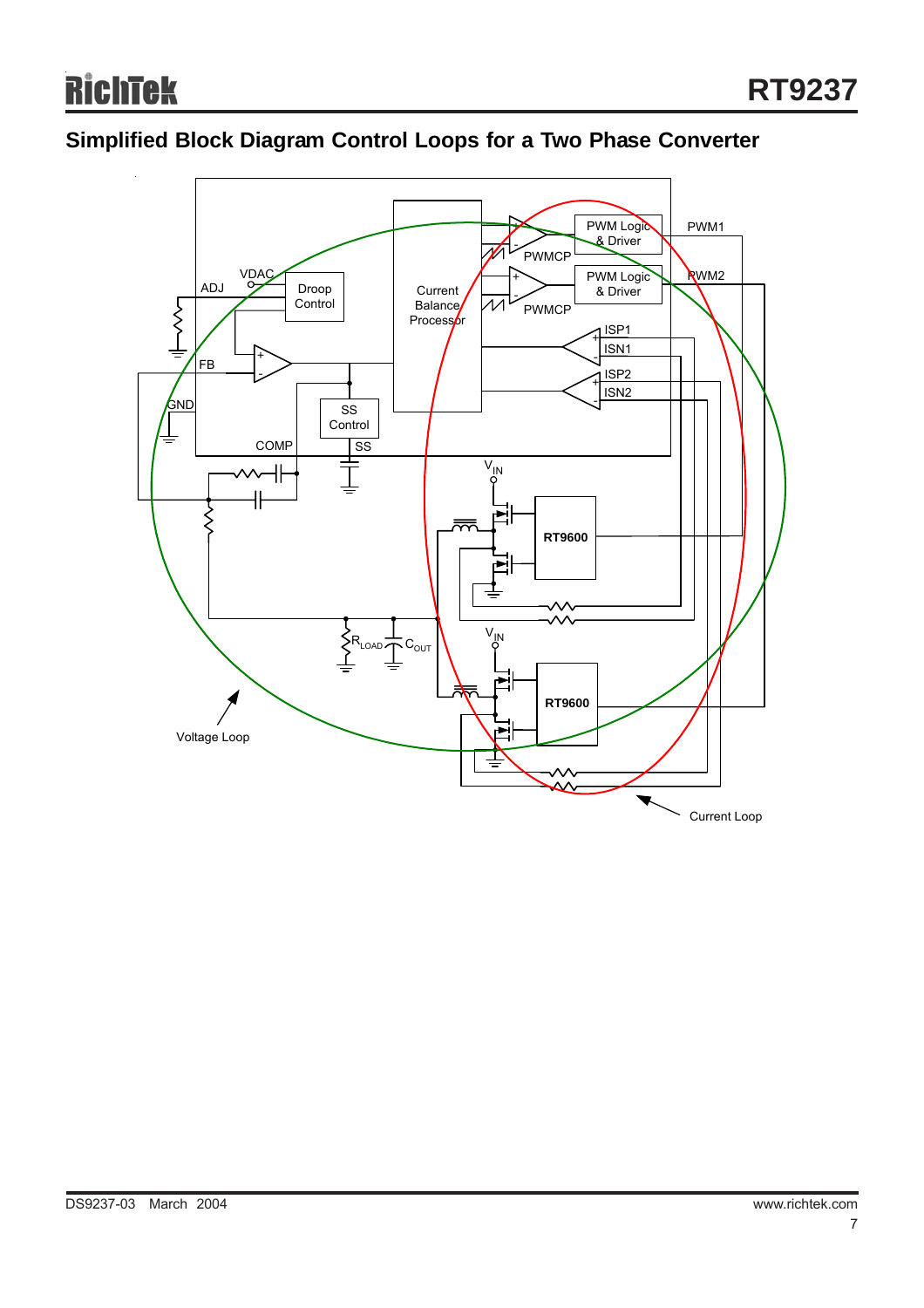## **Application Information**

RT9237 is a multi-phase DC/DC controller that precisely regulates CPU core voltage and balances the current of different power channels. The converter consists of RT9237 and its companion MOSFET driver provide high quality CPU power and all protection function to meet the requirement of modern VRM.

#### **Voltage Control**

The reference of  $V_{CORE}$  is provided by a 5-bit DAC of VRM9.0 specification. Control loop consists of error amplifier, multi-phase pulse width modulator, driver and power components. Like conventional voltage mode PWM controller, the output voltage is locked at the  $V_{REF}$ of error amplifier and the error signal is used as the control signal VC of pulse width modulator. The PWM signals of different channels are generated by comparison of EA output and spilt-phase saw-tooth wave. Power stage transforms  $V_{IN}$  to output by PWM signal on-time ratio.

#### **Current Balance**

RT9237 senses the current of low side MOSFET in each synchronous rectifier when it is conducting for channel current balance and droop tuning. The differential sensing GM amplifier converts the voltage on the sense component (can be a sense resistor or the  $R_{DS(ON)}$  of the low side MOSFET) to current signal into internal balance circuit. The current balance circuit sums and averages the current signals then produces the balancing signals injected to pulse width modulator. If the current of some power channel is greater than average, the balancing signal reduces the output pulse width to keep the balance.

#### **Load Droop**

The sensed power channel current signals regulate the reference of DAC to form a output voltage droop proportional to the load current. The droop or so call "active voltage positioning" can reduce the output voltage ripple at load transient and the LC filter size.

#### **Fault Detection**

The chip detects  $V_{\text{CORF}}$  for over voltage and power good detection. The "hiccup mode" operation of over current protection is adopted to reduce the short circuit current. The in-rush current at the start up is suppressed by the soft start circuit through clamping the pulse width and output voltage.

#### **PhaseSetting and Converter Start up**

RT9237 interface with companion MOSFET driver (like RT9600 or HIP660X series) for correct converter initialization. The tri-phase PWM output (high, low, high impedance) pins sense the interface voltage at IC POR acts (both  $V_{DD}$  and DVD trip). The channel is enabled if the pin voltage is 1.2V less than  $V_{DD}$ . Please tie the PWM output to  $V_{DD}$  and the current sense pins to GND or left float if the channel is unused. For 2-channel application, connect PWM3 and PWM4 high. 3-channel application connect PWM4 high.

#### **Current Sensing Setting**

RT9237 senses the current of low side MOSFET in each synchronous rectifier when it is conducting for channel current balance and droop tuning. The differential sensing GM amplifier converts the voltage on the sense component (can be a sense resistor or the  $R_{DS(ON)}$  of the low side MOSFET) to current signal into internal circuit (see Figure 1).



Figure1. Current Sense Circuit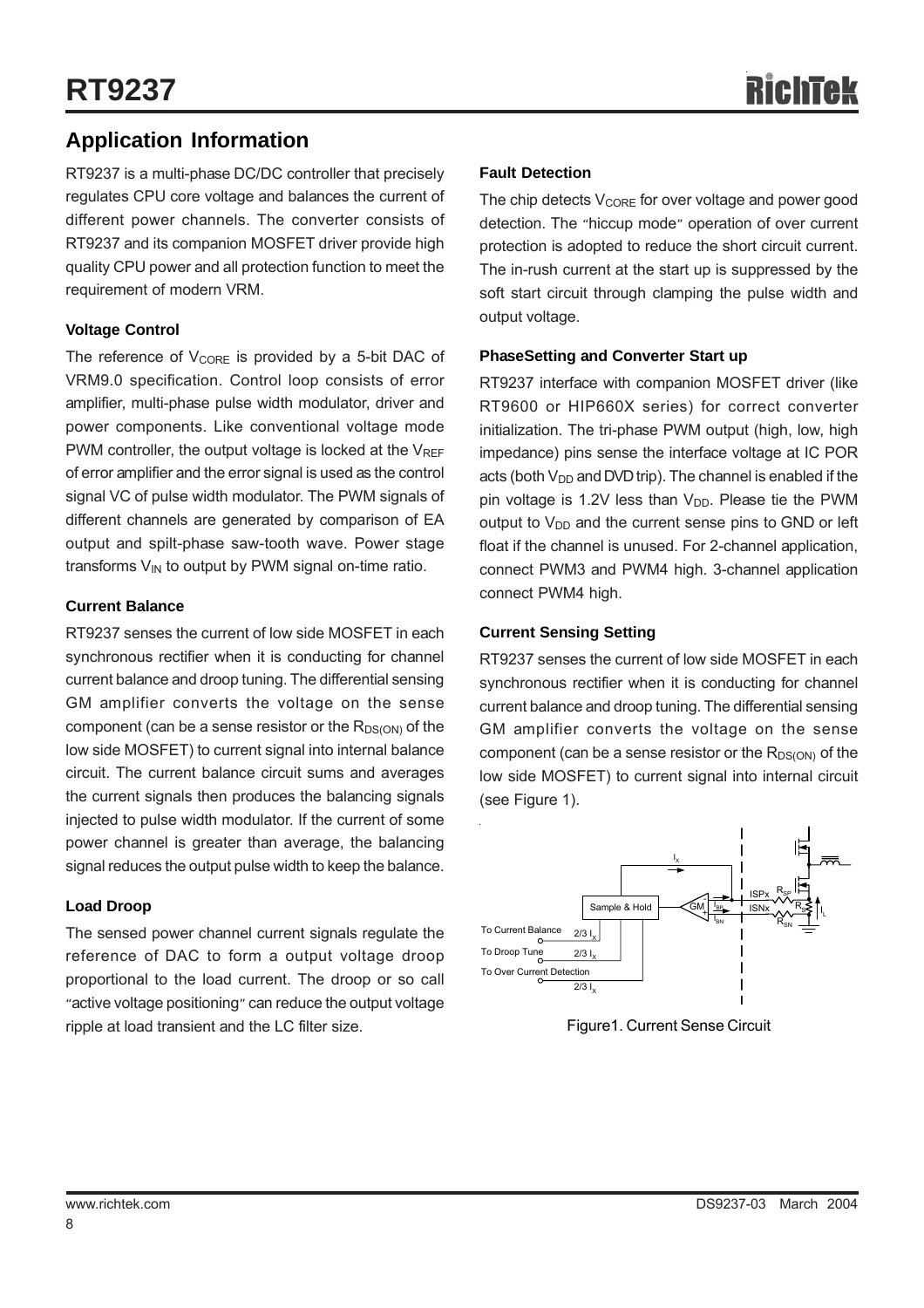The sensing circuit gets  $I_X = \frac{1}{RSP}$  by local feedback. R<sub>SP</sub>  $=$  R<sub>SN</sub> to cancel the voltage drop caused by GM amplifier input bias current.  $I_X$  is sampled and held just before low side MOSFET turns off (See Figure 2). L  $\times$  RS R IL  $\times$  R

Therefore,

$$
\begin{aligned} l_{X(S/H)}&=\frac{l_{L(S/H)\times RS}}{R_{SP}}, l_{L(S/H)}=l_{L(AVG)}-\frac{V_O}{L}\times\frac{T_{OFF}}{2},\\ T_{OFF}&=(\frac{V_{IN}-V_O}{V_{IN}})\times 5us \end{aligned}
$$

, for operating frequency =200kHz







#### **Droop Tuning**

The S/H current signals from power channels are injected to ADJ pin to create droop voltage.

$$
V_{ADJ}=R_{ADJ}\times\frac{2}{3}\sum Ix
$$

The DAC output voltage decreases by  $V_{ADJ}$  to form the V<sub>CORE</sub> load droop(see Figure 3).



#### **Protection and SS Function**

For OVP, the RT9237 detects the  $V_{\text{CORE}}$  by  $V_{\text{SEN}}$  pin. Eliminate the parasitic delay and noise influence on the PCB path for fast and accurate detection. The trip point of OVP is 120% of normal output level. The PWM outputs are pulled low to turn on the low side MOSFET and turn off the high side MOSFET of the synchronous rectifier at OVP. The OVP latch can only be reset by  $V_{DD}$  or DVD restart power on reset sequence. The PGOOD detection trip point of  $V_{\text{CORE}}$  is  $\pm 8\%$  out of the normal level. The  $PGOOD$  open drain output pulls low when  $V_{OCRE}$  exceeds the range.

Soft start circuit generates a ramp voltage by charging external capacitor with 10uA current after IC POR acts. The PWM pulse width and  $V_{\text{CORE}}$  are clamped by the rising ramp to reduce the in-rush current and protect the power devices.

Over current protection trip point is set by the resistor R<sub>IMAX</sub> connected to IMAX pin. OCP is triggered if one channel S/H current signal  $1_{x} > \frac{3}{2} \times \frac{0.6}{R_{1}MAX}$ . Controller forces PWM output latched at high impedance to turn off both high and low side MOSFET in the power stage and initial the hiccup mode protection. The SS pin voltage is pulled low with a 10mA current after it is less than  $90\%$  V<sub>DD</sub>. The converter restarts after SS pin voltage < 0.2V. Three times of OCP disable the converter and only release the latch by POR acts (see Figure 4). 0.6  $\frac{3}{2}$   $\times$ 

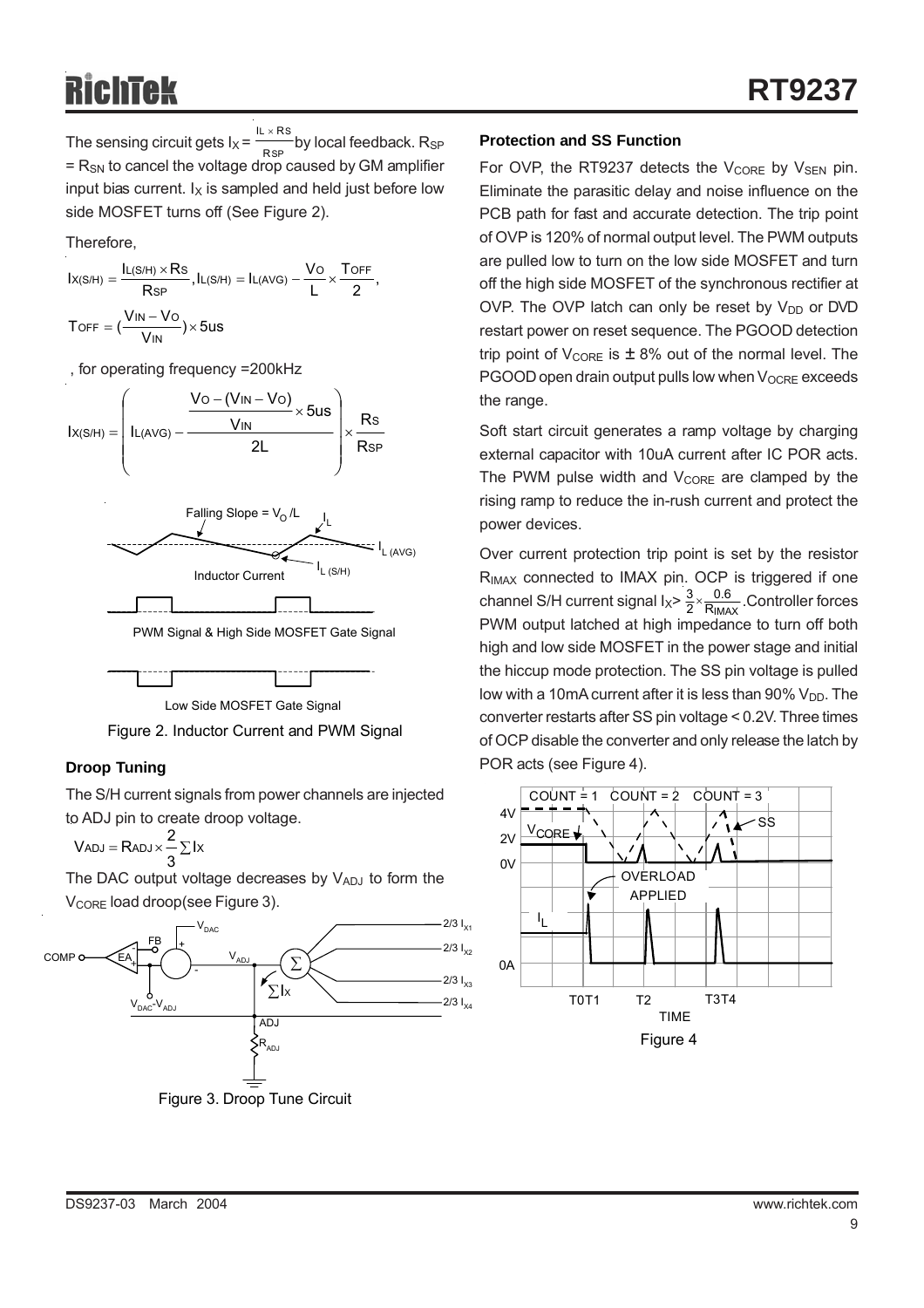## **3-Phase Converter and Components Function Grouping**



## **Design Procedure Suggestion**

#### **Voltage Loop Setting**

- a.Output filter pole and zero (Inductor, output capacitor value & ESR)
- b.Error amplifier compensation & saw-tooth wave amplitude(compensation network & IRMP pin resistor)

#### **Current loop Setting**

- a.GM amplifier S/H current(current sense component Ron, ISPx & ISNx pin external resistor value, keep ISPx current < 50uA at full load condition)
- b.Over current protection trip point(IMAX pin resistor, keep ISPx current<80uA at OCP condition)

#### **VRM load lineSetting**

a.Droop amplitude (ADJ pin resistor)

b.No load offset(additional resistor in compensation network)

#### **Power Sequence & SS**

DVD pin external resistor and SS pin capacitor

#### **PCB Layout**

- a.Kelvin sense for current sense GM amplifier input
- b.Refer to layout guide for other item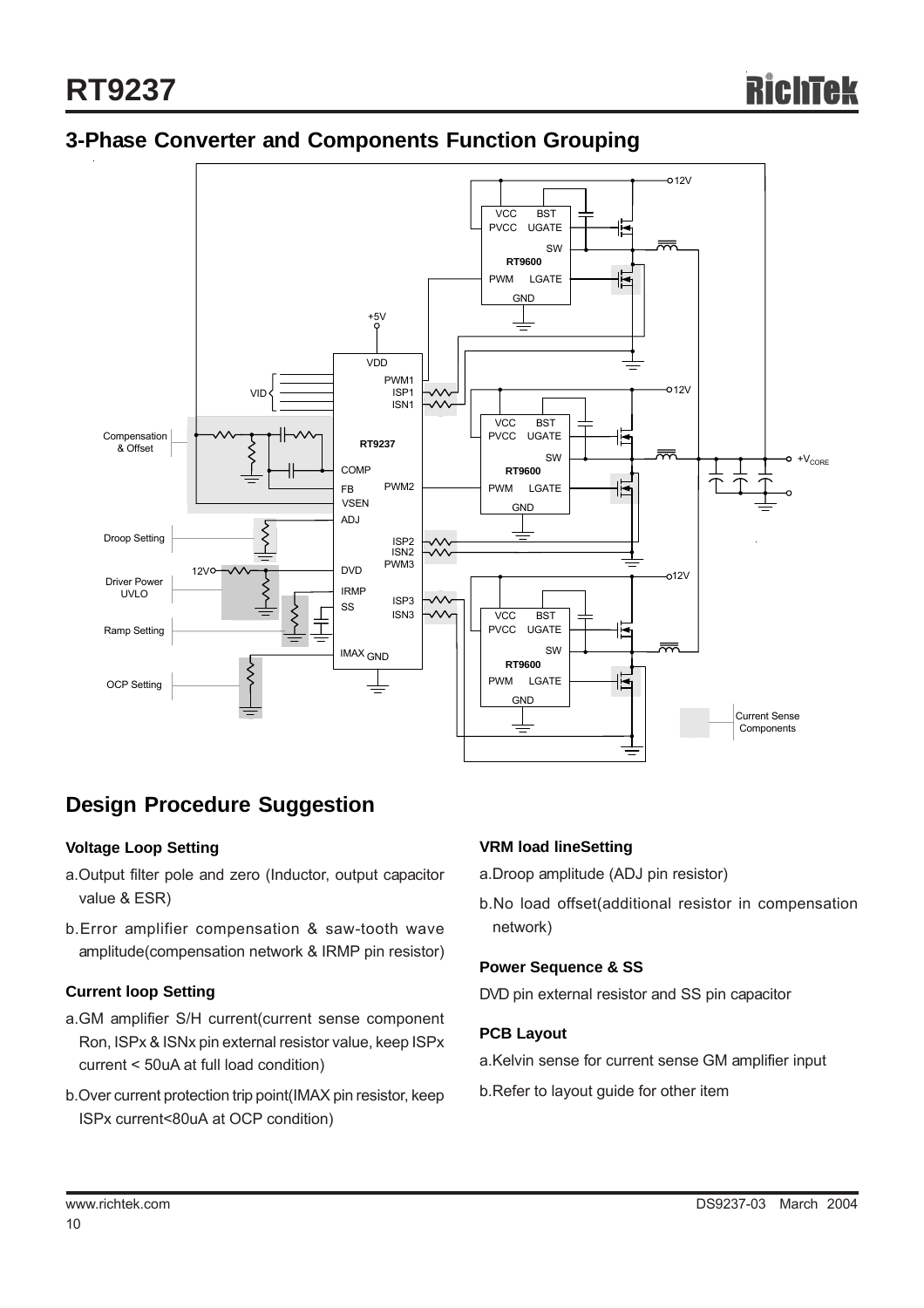## **Design Example**

Three phase converter  $V_{\text{CORE}} = 1.5V$ ,  $V_{\text{IN}} = 12V$ , full load current = 60Amp, droop voltage at full load = 120mV, OCP trip point for each power stage = 30Amp (at Sample/ Hold), low side MOSFET  $R_{DS(ON)} = 6m\Omega$  at room temperature,  $L = 2\mu H$ ,  $C_{\text{OUT}} = 9000\mu F$ , capacitor ESR = 2m Ω.

- 1.Compensation setting
- a. Modulator Gain, Pole and Zero

Modulator Gain =  $\frac{1}{1}$ , saw-tooth wave amplitude RAMP IN V V



### b. EA compensation network

Use type 2 compensation scheme (see Figure 5),

$$
Fz = \frac{1}{2\pi R_2 C_1}, FP = \frac{1}{2\pi R_2(\frac{C_1 \times C_2}{C_1 + C_2})}
$$

mid-band gain =  $\frac{1}{R1}$ . Choose R<sub>1</sub> = 2.4kΩ, R<sub>2</sub> = 24kΩ,  $C_1$  = 6.6nF,  $C_2$  = 33pF, get F<sub>Z</sub> = 1kHz, Fp = 200kHz, midband Gain=10=20dB, modulator asymptotic Bode plot of EA compensation and PWM loop Gain Bode shown as Figure 6. R2







Figure 6. Asymptotic Bode Plot of PWM Loop Gain

#### 2.Droop setting

Full load current of each power channel =  $60A/3$  = 20Amp, the ripple current =  $\Delta I_L$  =

$$
5us \times \frac{1.5V}{2uH} \times (1 - \frac{1.5V}{12V}) = 3.28A
$$

, load current at S/H =  $20A - 18.36A$ , 2  $20A - \frac{\Delta I L}{I} =$ 

 GM Amp S/H SP  $X(MAX) = \frac{RDS(ON)}{R}$  $I_{X(MAX)} = \frac{RDS(ON) \times 18.36A}{1}$ 

, suggested  $I_X$  at full = 40µA to 50µA, choose  $R_{SP} = R_{SN}$  $= 2.7K\Omega$ ,  $I_{X(MAX)} = 40.8\mu A$ , required Droop = 120mV =  $40.8\mu\text{A}\times3\times2/3\times\text{R}_{ADJ}$  ;  $\text{AR}_{ADJ}$  = 1.47k $\Omega$ .

 Take the temperatu rising for consideration, if MOSFET working temperature=70°C and the temperature coefficient=5000ppm/°C,the R<sub>DS(ON)</sub>(70°C) = 6m $\Omega \times$  ${1+(70 °C-27 °C) \times 5000 ppm / °C} = 7.3 m \Omega$ ,  $R_{ADJ} (70\degree C) = R_{ADJ} (27\degree C) \times \{R_{DS(ON)} (27\degree C) /$  $R_{DS(ON)}(70^{\circ}C)\}=1.21K\Omega$ 

#### 3.Over Current Protection setting

 OCP trip point current = 30A (at Sample/Hold)¡ A  $Ix = \frac{RDS(N) \times 36R}{RSP} = \frac{3}{2} \times \frac{0.88R}{R_{IMAX}}$ , AR<sub>IMAX</sub>=13.6kΩ Take the temperature rising for consideration,  $R_{IMAX}(70^{\circ}C)$ DS(ON) R 0.6V 2 3  $\text{lx} = \frac{\text{Rbs}(\text{ON}) \times 30\text{A}}{\text{Rsp}} = \frac{3}{2} \times$ 

 $=$  R<sub>IMAX</sub>(27°C) x{R<sub>DS(ON)</sub>(27°C)/R<sub>DS(ON)</sub>(70°C)} = 11.2k $\Omega$ 

4.SS capacitor

 $C_{SS}$  = 0.1 $\mu$ F is the suitable value for most application.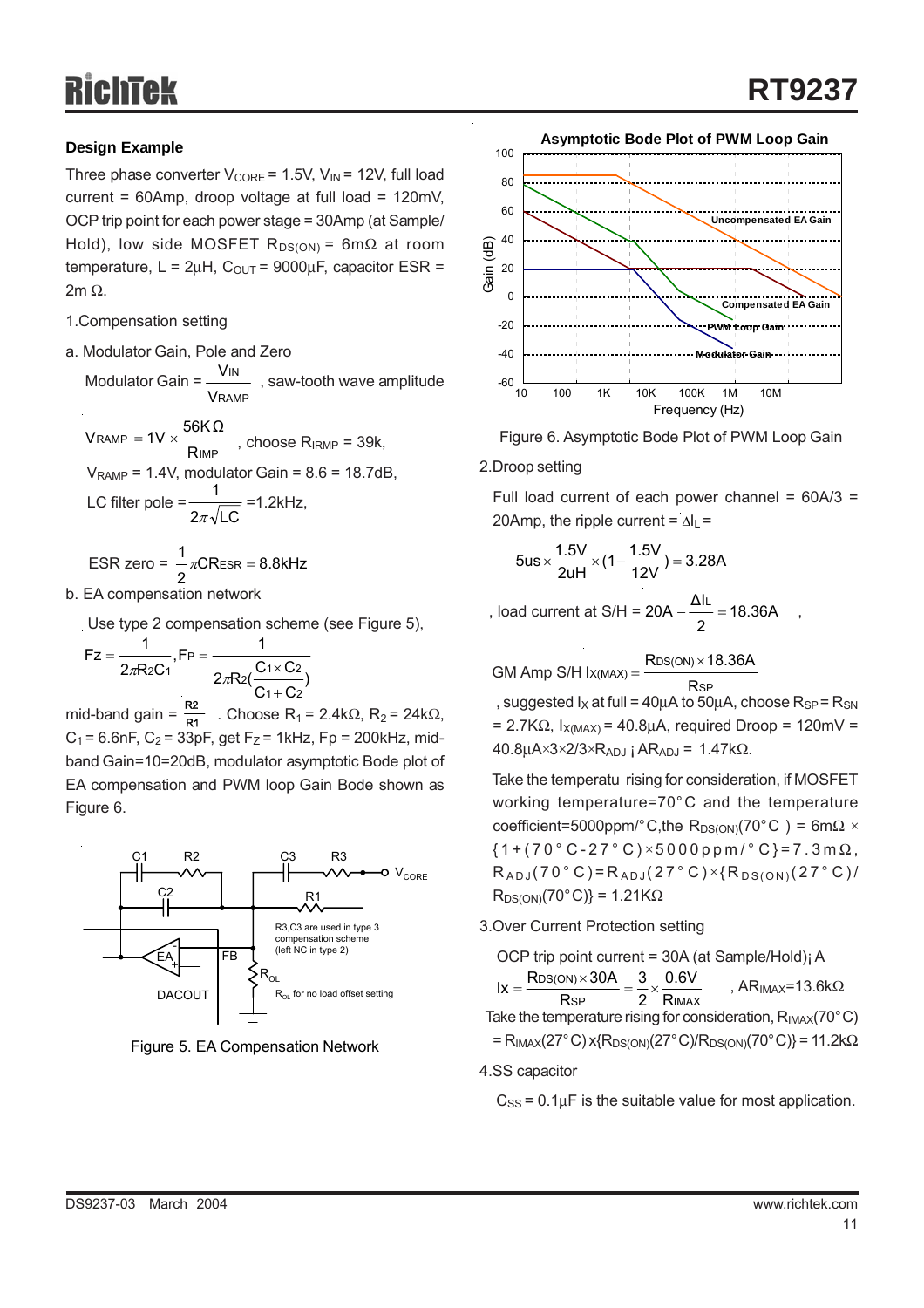## **Layout Guide**

#### **Layout Guide**

Place the high-power switching components first, and separate them from sensitive nodes.

**1.Most critical path: the current sense circuit is the most sensitive part of the converter. The current sense resistors tied to ISP1,2,3,4 and ISN1,2,3,4 should be located not more than 0.5 inch from the IC and away from the noise switching nodes. The PCB trace of sense nodes should be parallel and as short as possible. Kelvin connection of the sense component (additional sense resistor or MOSFET**  $R_{DS(ON)}$  ensures the accurate stable current sensing.

## **No Kelvin sense, no guarantee for stable operation!**

- 1.Switching ripple current path:
	- a.Input capacitor to high side MOSFET
	- b.Low side MOSFET to output capacitor
	- c.The return path of input and output capacitor
	- d.Separate the power and signal GND
	- e.The switching nodes(the connection node of high/ low side MOSFET and inductor) is the most noisy points. Keep them away from sensitive smallsignal node.
	- f.Reduce parasitic R, L by minimum length,enough copper thickness and avoiding of via.
- 2.MOSFET driver should be close to MOSFET
- 3.The compensation, bypass and other function setting components should be near the IC and away from the noisy power path.



Figure 7. Power Stage Current Path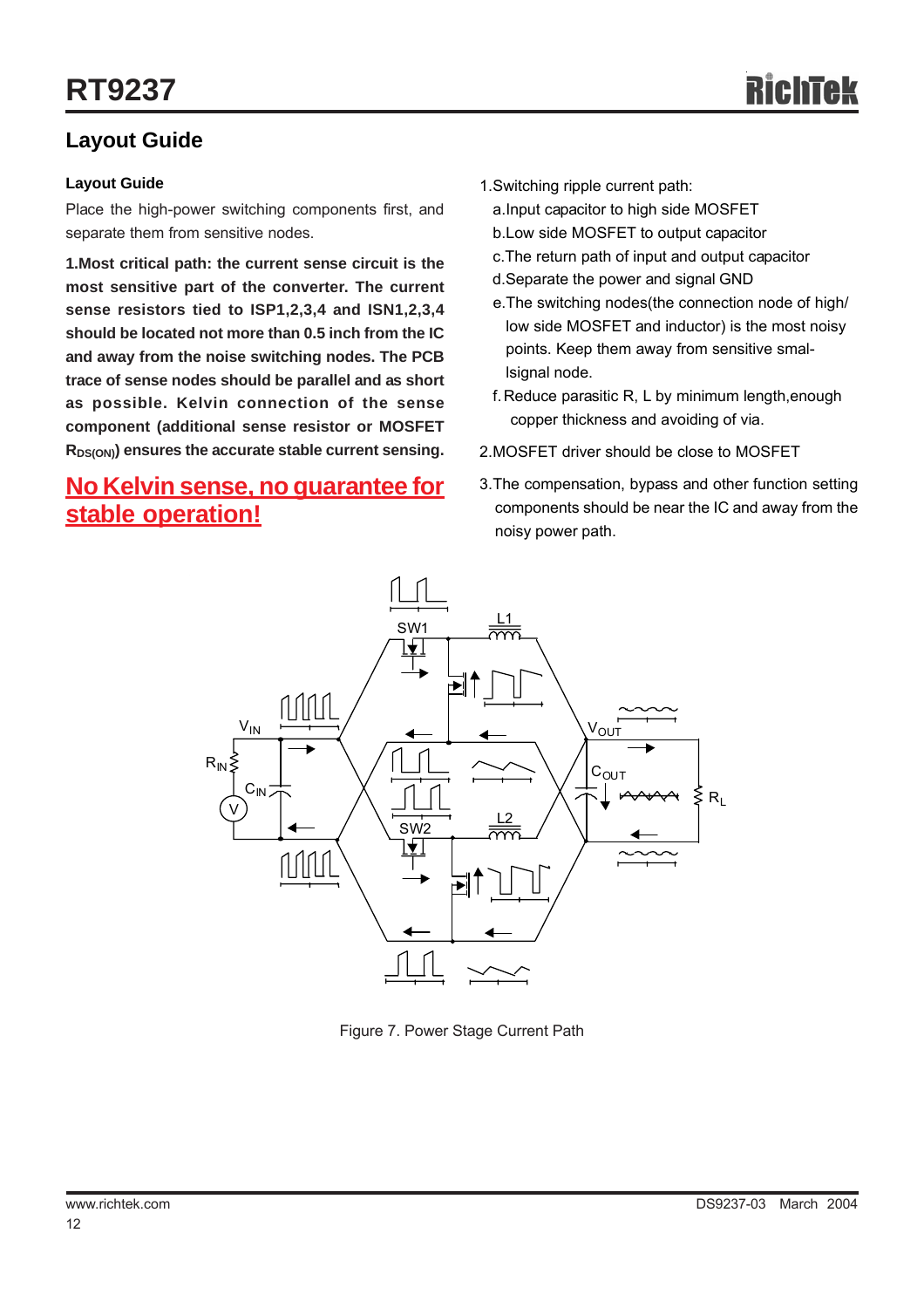# ichtek



Figure 8. Layout Consideration